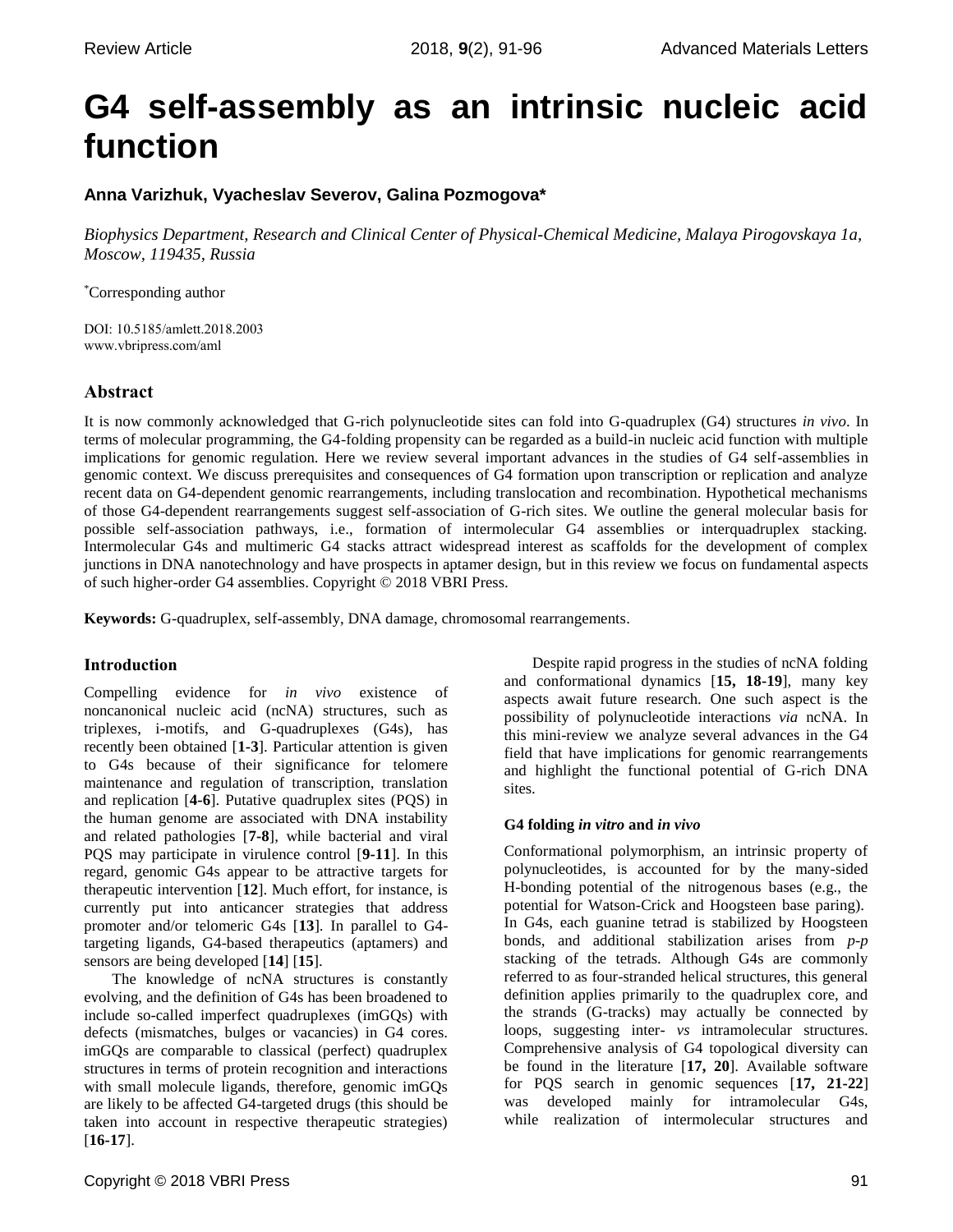interquadruplex contacts *in vivo* is relatively hard to predict and verify.

Molecular microenvironment and NA sequences both inside PQS and in the flanking regions should be considered when assessing G4 folding propensity. Physical factors, such as temperature, pressure [**23**], torsional stress [**24**] and molecular crowding [**25**] affect the ss/dsNA↔ncNA equilibrium. Chemical stimuli for G4 folding include metal cations, endogenous small molecule ligands [**26-29**] and exogenous (synthetic) ligands [**30-32**]. The impacts of xenobiotics and metabolites on ncNA are currently the subjects of extensive studies. The ongoing search for new G4-targeting drugs and investigation of G4-dependent pathology development will hopefully stimulate further fundamental studies of the G4 interactome.

Biopolymers, proteins in the first place, play diverse roles in the dynamics of quadruplex DNA: from G4 unwinding (specific helicases [**33**]) to inducing G4 folding (chaperons [**4**]) or stabilization of the prefolded structures. А number of G4 RNA binding partners has been identified [**34-35**], but in general the G4 RNA interactome is relatively poorly characterized (in part because the sheer existence of G4 RNA in eukaryotes is a matter of debate [**35-36**]).

Conformational dynamics of DNA PQS  $(ss/dsNA \leftrightarrow ncNA$  transitions) may lead to "opening" of the "masked" transcription factor binding sites (e.g., G4 recognition by the Sp1 transcription factor [**37**]) or change patterns of the nucleoprotein complex formation (one relevant example is cooperative binding of the epidermal growth factor with telomeric G4s as opposed to its non-cooperative interactions with dsDNA [**38**]).

The  $ss/dsDNA \leftrightarrow ncDNA$  equilibrium is typically analyzed *in vitro* using simplified models - short oligonucleotides; advanced models account for the duplex flanks [39-40]. Similarly, most G4 predicting algorithms and tools fail to evaluate the influence of the duplex media or G4 competition with other ncNA structures and hairpins (one notable exception is the second-generation PQS search tool G4Hunter [21]). The dsDNA→ncNA transition *in vitro* and *in vivo* can be initiated by invasion of the third strand. For instance, a short peptide nucleic acid (PNA) complement to the PQS-opposing fragment can be used to induce G4 folding in the duplex media. Alternatively, PNA probes can target, invade and trap PQS by forming hybrid PNA:DNA G4s [41-44]. The reverse (ncDNA→dsDNA) transition is helpful for manipulating G4 therapeutics. A complementary ("antidote") strand can induce G4 unfolding, that would result in the loss of a G4 function, and/or facilitate G4 recovery from nucleoprotein complexes (e.g., the complexes with blood proteins). This has been demonstrated for the G4 anticoagulant agent TBA (thrombin binding aptamer) [45]. One more well-characterized G4 aptamer – AS1411 (aptamer to nucleolin), primarily known for its antiproferative activity, is now also attracting much attention with respect to ncDNA transitions due to its conformational polymorphism and the unusual lefthanded (Z-G4) topology [46]. It is also a remarkable example of a pseudo-dimeric (i.e., pseudo-intermolecular) intrastrand G4.

Recently, new types of intermolecular G4 assemblies - interlocked G4s [47] and G4 stacks (associates of intramolecular structures stabilized by interquadruplex stacking of external tetrads) [14-15] have been described. The latter type of G4 assemblies could be biologically significant and explain packaging of PQS clusters especially in mircosatellites, such as telomeric repeats [16-19]. To date, the topologies adopted by human telomeric quadruplex motifs under various conditions have been analyzed in detail. The reported structures include antiparallel [48], parallel and hybrid intramolecular G4s [49-51], as well as higher-order assemblies [50].

Intracellular assembly of tetramolecular G4 structures (antiviral aptamers) has been confirmed in living oocytes of *Xenopus laevis* using in-cell NMR spectroscopy [52]. (Analogous NMR monitoring of G4s in human cells has also been performed [53]). Importantly, the dominating conformation of the tetramolecular G4 structure assembled *in vivo* was very similar to that obtained *in vitro* in the presence of potassium ions. Higher-order ncNA associates with lengthy G4 cores are known as G-wires [49]. *In vivo* relevance of G-wires is unlikely, but they are potentially interesting for DNA nanotechnology.

To summarize this section, G-rich polynucleotide fragments can adopt multiple topologies; and the transitions between G4s and canonical nucleic acid conformations can be monitored and controlled *in vitro* and *in vivo*. Deleterious consequences of *in vivo* G4 formation, such as chromosomal fragility, are discussed in subsequent sections.

## **G4s in R-loops as possible drivers of transcriptionassociated DNA damage**

Upon exiting RNA polymerase, the nascent RNA molecule can hybridize with the template DNA strand to generate R-loops – structures that comprise DNA:RNA hybrids and ssDNA (the displaced non-template strand). General physiological relevance of R-loops has been outlined previously in several reviews [54-55]. We focus here on presumed roles of G4s in R-loop formation and surveillance, as well as R-loop-driven recombination and other chromosomal alterations.

First, there is an apparent correlation between R-loop accumulation, G4 folding and active transcription [56-57], but whether supercoiling and ssDNA exposure in R-loops are primary prerequisites and G4 formation is a consequence or *vice versa* is an unresolved question. Transcription generates positive supercoils in DNA ahead of the advancing RNA polymerase complex (RNAP) and negative supercoils behind it (**Fig. 1a**) [54]. Negative supercoiling may induce G4 folding [58]; and the folded structure supposedly prevents further propargation of the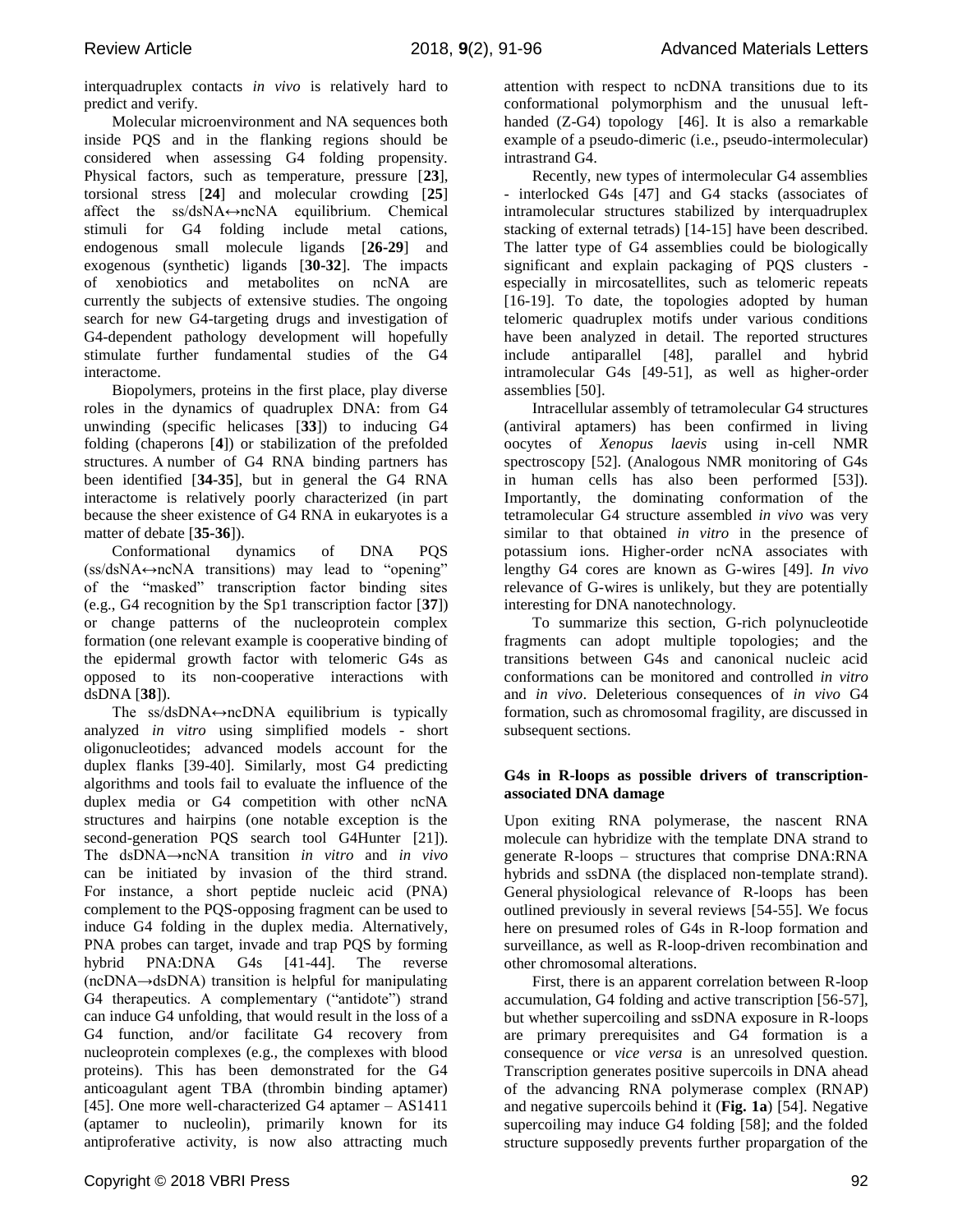torsional stress (**Fig. 1b**) [59]. Importantly, the torsional stress *per se* (in the absence of R-loops) may be insufficient for G4 folding, as has been demonstrated in experiments with supercoiled plasmids and FRET-based systems: suppression of R-loop formation or their enzymatic removal inhibited G4 folding and accelerated unfolding, respectively. At the same time, a G4 structure in a template strand would prevent reannealing of the DNA duplex, and thus favor lengly DNA:RNA hybrids **(Fig. 1c)** [60]. In the case of a G-rich non-template strand, the hybrid may contain intermolecular DNA:RNA G4s **(Fig. 1d).** For example, hybrid G4s are supposedly formed upon transcription of CG-rich CBSII elements in mitochondria and could explain remarkable stabilities of the respective R-loops [61]. To make the long story short, R-loops aid G4 formation and may in turn be induced/stabilized by G4s, so the processes appear to be synergistic.

 $(a)$ 



**Fig. 1**. (a) General schematic representation of an R-loop, (b) RNA displaces the non-template strand from the DNA duplex and thus facilitates G4 formation, (c) G4 in the non-template strand prevents reannealing of the DNA duplex and thus favors R-loop propagation, (d) Intermolecular G4 stabilizes the RNA:DNA hybrid and the overall R-loop structure.

Next, the connection between G4s and transcriptionassociated DNA damage seems even more complex. ssDNA breaks (SSBs) may arise from G4 processing by structure-specific nucleases [62]. For instance, transcription-associated lesions of G-tracks in human cell may be attributed to the attacks of FEN1, EXO1 and DNA2 nucleases. Alternatively, the dominating role of G4s in DNA damage could be indirect, i.e., via the abovementioned stabilization of an overall R-loop structure with a "vulnerable" (susceptible to nicking) ssDNA fragment. One vivid example of the later pathway is class-switch recombination at G4-prone S regions of Ig heavy chains in B lymphocytes [63-64]. Transcription of the S regions is accompanied by R-loop formation, and the ssDNA fragments in the R-loops are exposed to the activation-induced cytidine deaminase, that converts cytosines into uracils. The resulting mismatching dU residues can be processed to SSBs by base excision repair enzymes. SSBs can be converted to DSBs, but the underlying mechanisms are not well understood. One notable hypothesis suggests replication stress, i.e., the collisions between replication forks and the transcription elongation machinery due to R-loop-induced RNAP stalling. The hypothesis has been outlined elegantly in the previous reviews on R-loops [54-55]; G4s colocalization with replication origins is analyzed in [65-66], and G4 roles in replication stalling are summarized in [67].

Finally, R-loop-associated DSBs may eventually lead to recombination, and the intriguing question in that broader context is juxtaposition of the recombining nonhomologous fragments, their possible interactions (synapsis) and the underlying molecular basis. In the last section of this mini-review we analyze possible pathways of G4-dependent DNA synapsis.

## **G4-junctions and chromosomal rearrangements**

Recombination and translocation typically require transient synapsis of the exchanging DNA fragments. A growing body of evidence suggests involvement of G4s and other ncNA structures in DNA interactions upon homologous, as well as nonhomologous recombination [68-70]. Possible role of intermolecular G4s in alignment of sister chromatids during meosis has been revealed in the studies of *Scaharomycetes cerevisiae* telomeric repeats [68]. Later, formation of G4s and i-motifs in the opposing strands was confirmed for G/C-rich sites of the *Scaharomycetes cerevisiae* genome that are associated with meosis-specific DSBs [71]. Hop1, the component of the synaptonemal complex, was shown to recognize such G/C-rich ncNA sites and promote their paring, which argues strongly for ncNA-driven synapsis and recombination.

Major types of quadruplex-based intreractions that may facilitate duplex alignment and strand exchange can be classified as follows: intermolecular G4-junctions and pseudo-intermolecular G4:G4-junctions (**Fig. 2**). The formation of G4-junctions between non-complementary DNA strands with  $G<sub>6</sub>$  sites embedded in duplex media has been clearly demonstrated *in vitro* using DNA origami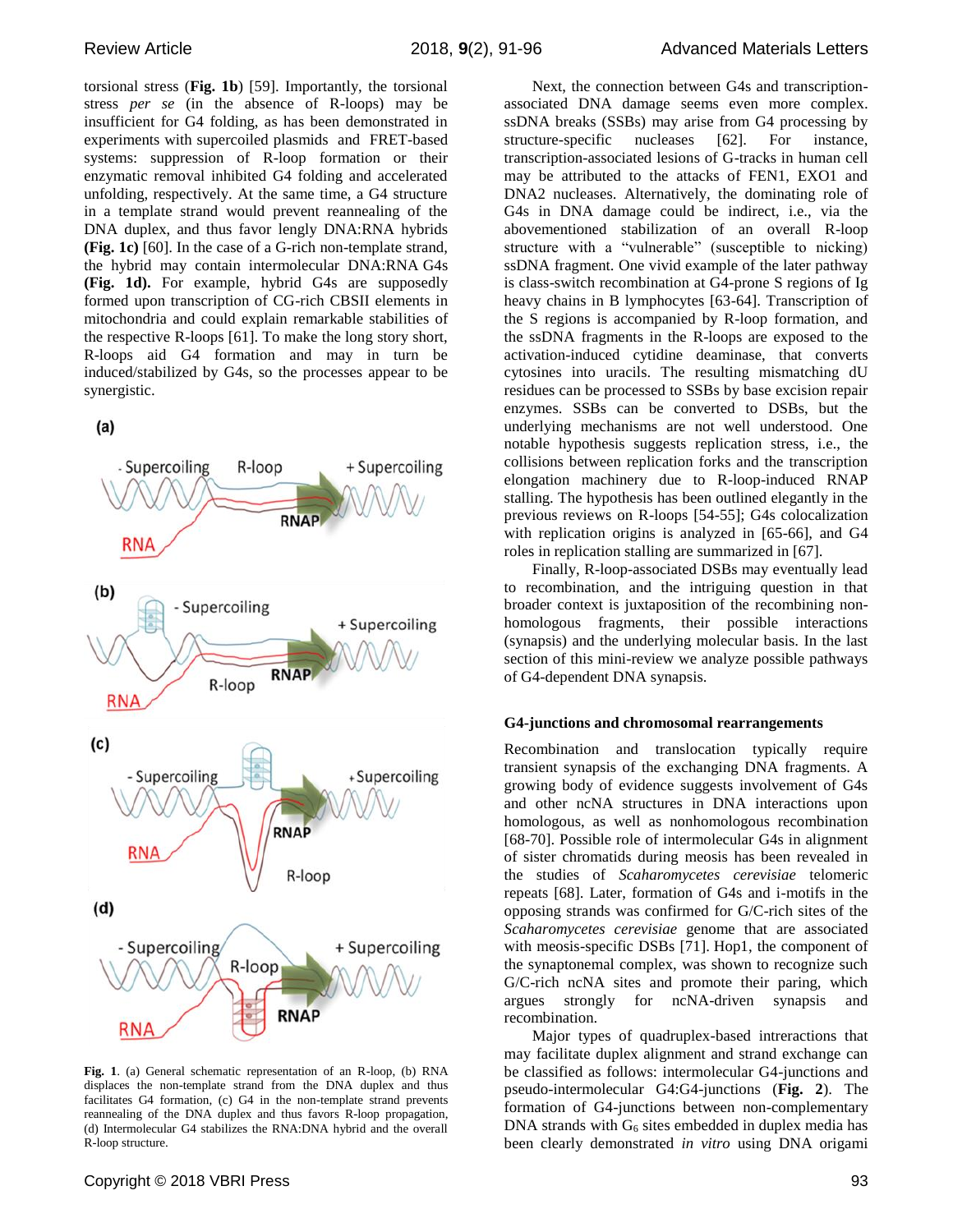and AFM techniques [72]. The design of the model origami system allowed for both parallel and antiparallel G4-junctions. As concerns genomic G-rich sites, an allparallel dimeric G4-junction has been proposed for the human c-kit2 PQS [70]. The authors postulated that recombination could be realized *via* nicking of parallel strands in the dimeric G4 (e.g., by endonucleases), rotation of the G4 fragments (presumably with assistance of topoisomerases) and subsequent strand rejoining.



**Fig. 2**. Presumed structures of G4 DNA synaptic complexes (schematic representations).

Recently, G4 and G4:G4 junctions have also been considered for human G-rich repetitive elements. Recombination hotspots of human genome and DSB loci associated with copy number variations and related diseases are mostly colocalized with PQS sites and Alu elements [73]. Alu retrotransposones are primate-specific short interspersed repeats that make up more than 10% of the human genome and are implicated in chromosomal rearrangements. Conformational polymorphism of Alu DNA G-rich sites has been investigated for consensus Alu Sx [74] and a representative Alu repeat from the intron of the bcl prooncogen [75-76]. Two of the three Alu PQS fragments that have been proven to fold into G4s *in vitro*, are evolutionary conservative and coincide with DSB motifs. When incorporated into mutually remote fragments of a model lengthy DNA strand, those two PQS sites assembled into a dimeric G4, and the resulting DNA junctions were somewhat similar to the abovementioned c-kit2 G4-junctions. The third Alu PQS site was less conservative, but noteworthy for its extra-stable intramolecular parallel quadruplex structure with interquadruplex stacking potential, suggesting the possibility of G4:G4 Alu junctions.

## **Conclusion**

The reviewed data illustrate the diversity of G4 assemblies obtained *in vitro* and visualized *in vivo*; highlight significance of genomic G4s for key bioprocesses, such as transcription regulation and

chromosomal rearrangements, and point to their participation in the rearrangement-preceding DNA synapsis. Accumulation of intrastrand DNA G4s or bimolecular hybrid DNA:RNA G4s (e.g., in R-loops) is now regarded as an important DSB-stimulating factor, while interstrand DNA G4 assemblies or interquadruplex DNA junctions are presumed to directly promote strand exchange. This is in line with the observed association between recombination hotspots and G4-prone regions, such as Alu repeats, in the human genome. It can be concluded that G4 formation is an integral function of the DNA machinery, essential for genome dynamics.

#### **Acknowledgements**

Acknowledgements content should be font Times new roman and Size 8. This work was supported by Russian Science Foundation [14-25-00013].

#### **References**

- 1. Biffi, G.;Di Antonio, M.;Tannahill, D.;Balasubramanian, S.; *Nat Chem.* **2014**, 6, 75. **DOI:** 10.1038/nchem.1805
- 2. Biffi, G.;Tannahill, D.;Mccafferty, J.;Balasubramanian, S.; *Nat Chem.* **2013**, 5, 182. **DOI:** 10.1038/nchem.1548
- 3. Kwok, C.K.; Marsico, G.; Sahakyan, A.B.; Chambers, V.S.; Balasubramanian, S.; *Nat Meth.* **2016**, 13, 841. **DOI:** 10.1038/nmeth.3965
- 4. Rhodes, D.;Lipps, H.J.; *Nucleic Acids Research.* **2015**, 43, 8627. **DOI:** 10.1093/nar/gkv862
- 5. Kwok, C.K.;Merrick, C.J.; *Trends in Biotechnology.* **2017**, 35, 997. **DOI:** https://doi.org/10.1016/j.tibtech.2017.06.012
- 6. Aghili, L.;Foo, J.;Degregori, J.;De, S.; *Cell Rep.* **2014**, 7, 1310. **DOI:** 10.1016/j.celrep.2014.03.071
- 7. Sponer, J.;Cang, X.;Cheatham, T.E., 3rd. *Methods.* **2012**, 57, 25. **DOI:** 10.1016/j.ymeth.2012.04.005
- 8. Rigo, R.;Palumbo, M.;Sissi, C.; *Biochimica et Biophysica Acta (BBA) - General Subjects.* **2017**, 1861, 1399. **DOI:** https://doi.org/10.1016/j.bbagen.2016.12.024
- 9. Stanton, A.; Harris, L.M.; Graham, G.; Merrick, C.J.; *BMC Genomics.* **2016**, 17, 859. **DOI:** 10.1186/s12864-016-3183-3
- 10. Rotman, E.;Seifert, H.S.; *Journal of Bacteriology.* **2015**, 197, 1828.

**DOI:** 10.1128/jb.02594-14

- 11. Harris, L.M.;Merrick, C.J.; *PLoS Pathog.* **2015**, 11, e1004562. **DOI:** <https://doi.org/10.1371/journal.ppat.1004562>
- 12. Wang, F.;Liu, X.;Willner, I.; *Angew Chem Int Ed Engl.* **2015**, 54, 1098. **DOI:** 10.1002/anie.201404652

13. Balasubramanian, S.;Hurley, L.H.;Neidle, S.; *Nat Rev Drug Discov.* **2011**, 10, 261. **DOI:** 10.1038/nrd3428

14. Varizhuk, A.;Ilyinsky, N.;Smirnov, I.;Pozmogova, G.; *Mini Rev Med Chem.* **2016**.

**DOI:** MRMC-EPUB-74475 [pii]

- 15. Harkness, R.W.;Mittermaier, A.K.; *Biochimica et Biophysica Acta (BBA) - Proteins and Proteomics.* **2017**. **DOI:** https://doi.org/10.1016/j.bbapap.2017.06.012
- 16. Vlasenok, M.;Varizhuk, A.;Kaluzhny, D.;Smirnov, I.; Pozmogova, G.; *Data in Brief.* **2017**, 11, 258. **DOI:** 10.1016/j.dib.2017.02.023
- 17. Varizhuk, A.; Ischenko, D.; Tsvetkov, V.; Novikov, R.; Kulemin, N.; Kaluzhny, D.; Vlasenok, M.; Naumov, V.; Smirnov, I.; Pozmogova, G.; *Biochimie.* **2017**, 135, 54. **DOI:** https://doi.org/10.1016/j.biochi.2017.01.003
- 18. Šponer, J.;Bussi, G.;Stadlbauer, P.;Kührová, P.;Banáš, P.;Islam, B.;Haider, S.;Neidle, S.;Otyepka, M.; *Biochimica et Biophysica Acta (BBA) - General Subjects.* **2017**. **DOI:** http://dx.doi.org/10.1016/j.bbagen.2016.12.008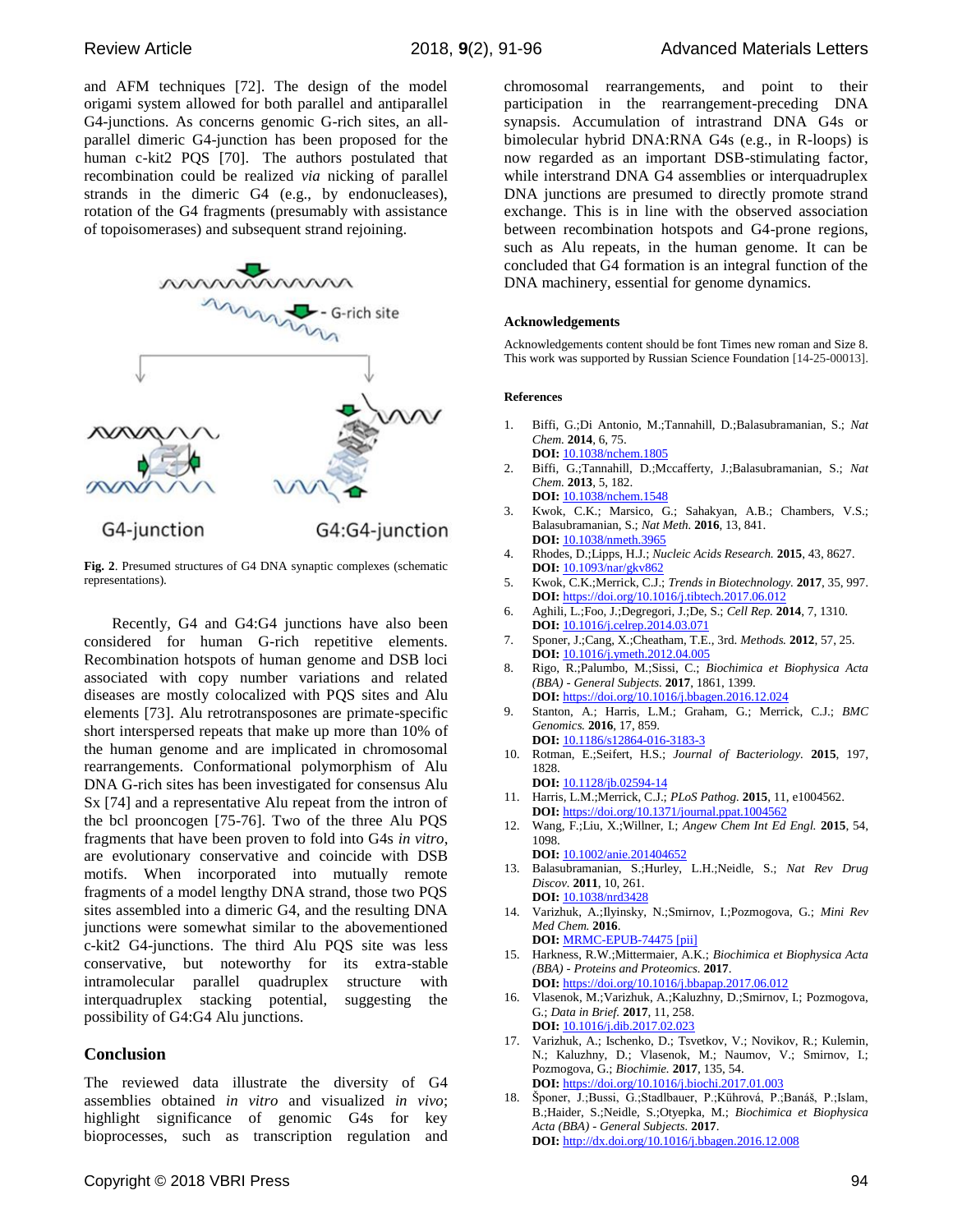- 19. Tsvetkov, V.;Pozmogova, G.;Varizhuk, A.; *J Biomol Struct Dyn.* **2016**, 34, 705. **DOI:** 10.1080/07391102.2015.1055303
- 20. Dolinnaya, N.G.; Ogloblina, A.F.; Yakubovskaya, M.G.; *[Biochemistry \(Mosc\).](https://www.ncbi.nlm.nih.gov/pubmed/28260487)* **2016***,* 81(13), 1602. **DOI:** 10.1134/S0006297916130034
- 21. Bedrat, A.;Lacroix, L.;Mergny, J.-L.; *Nucleic Acids Research.* **2016**, 44, 1746.
- **DOI:** 10.1093/nar/gkw006 22. Hon, J.;Martínek, T.;Zendulka, J.;Lexa, M.; *Bioinformatics.* **2017**, btx413.
- **DOI:** https://doi.org/10.1093/bioinformatics/btx413
- 23. Takahashi, S.; Sugimoto, N.; *Molecules.* **2013**, 18, 13297. **DOI:** 10.3390/molecules181113297
- 24. Chen, Y.;Yang, D.; *Current protocols in nucleic acid chemistry / edited by Serge L. Beaucage ... [et al.].* **2012**, CHAPTER, Unit17.5. **DOI:** 10.1002/0471142700.nc1705s50
- 25. Dhakal, S.;Cui, Y.; Koirala, D.;Ghimire, C.; Kushwaha, S.; Yu, Z.; Yangyuoru, P.M.; Mao, H.; *Nucleic Acids Research.* **2013**, 41, 3915. **DOI:** 10.1093/nar/gkt038
- 26. Sun, H.;Xiang, J.;Tang, Y.;Xu, G.; *Biochem Biophys Res Commun.* **2007**, 352, 942. **DOI:** 10.1016/j.bbrc.2006.11.125
- 27. Chang, Y.M.;Chen, C.K.;Hou, M.H.; *Int J Mol Sci.* **2012**, 13, 3394.
	- **DOI:** 10.3390/ijms13033394
- 28. Hudson, J.S.;Brooks, S.C.;Graves, D.E.; *Biochemistry.* **2009**, 48, 4440. **DOI:** 10.1021/bi900203z
- 29. Yang, L.;Wang, Y.;Li, B.;Jin, Y.; *[Biosens Bioelectron](https://www.ncbi.nlm.nih.gov/pubmed/?term=10.1016%2Fj.bios.2016.09.055)*. **2017**,87, 915.
	- **DOI:** 10.1016/j.bios.2016.09.055
- 30. Zhang, L.;Er, J.C.;Ghosh, K.K.;Chung, W.J.;Yoo, J.;Xu, W.;Zhao, W.;Phan, A.T.;Chang, Y.T.; *Sci Rep.* **2014**, 4, 3776. **DOI:** 10.1038/srep03776
- 31. Lauria, A.; Terenzi, A.; Bartolotta, R.; Tutone, M.; Martorana, A.; Barone, G.; Almerico, A.M.; *Curr Med Chem.* **2014**. **DOI:** CMC-EPUB-59230
- 32. Li, Q.; Xiang, J.F.; Yang, Q.F.; Sun, H.X.; Guan, A.J.; Tang, Y.L.; *Nucleic Acids Res.* **2013**, 41, D1115. **DOI:** 10.1093/nar/gks1101
- 33. Mendoza, O.; Bourdoncle, A.; Boulé, J.-B.; Brosh, R.M.; Mergny, J.-L.; *Nucleic Acids Research.* **2016**, 44, 1989. **DOI:** 10.1093/nar/gkw079
- 34. Von Hacht, A.; Seifert, O.; Menger, M.; Schütze, T.;Arora, A.; Konthur, Z.; Neubauer, P.; Wagner, A.; Weise, C.; Kurreck, J.; *Nucleic Acids Research.* **2014**, 42, 6630. **DOI:** 10.1093/nar/gku290
- 35. Fay, M.M.;Lyons, S.M.;Ivanov, P.; *Journal of Molecular Biology.* **2017**.
	- **DOI:** 10.1016/j.jmb.2017.05.017
- 36. Guo, J.U.;Bartel, D.P.; *Science.* **2016**, 353. **DOI:** 10.1126/science.aaf5371
- 37. Raiber, E.A.;Kranaster, R.;Lam, E.;Nikan, M.; Balasubramanian, S.; *Nucleic Acids Res.* **2012**, 40, 1499. **DOI:** 10.1093/nar/gkr882
- 38. Besschetnova, I.A.; Pozmogova, G.E.; Chuvilin, A.N.; Shchelkina, A.K.; Borisova, O.F.; *Mol Biol (Mosk).* **2006**, 40, 489. **DOI:** 10.1134/S0026893306030101
- 39. Kreig, A.;Calvert, J.;Sanoica, J.;Cullum, E.;Tipanna, R.;Myong, S.; *Nucleic Acids Research.* **2015**, 43, 7961. **DOI:** 10.1093/nar/gkv749
- 40. Arora, A.;Nair, D.R.;Maiti, S.; *FEBS J.* **2009**, 276, 3628. **DOI:** 10.1111/j.1742-4658.2009.07082.x
- 41. Kormuth, K.A.;Woolford, J.L., Jr.;Armitage, B.A.; *Biochemistry.* **2016**. **DOI:** 10.1021/acs.biochem.6b00026
- 42. Amato, J.;Pagano, B.;Borbone, N.;Oliviero, G.;Gabelica, V.;Pauw,
- E.D.;D'errico, S.;Piccialli, V.;Varra, M.;Giancola, C.;Piccialli, G.; Mayol, L.; *Bioconjug Chem.* **2011**, 22, 654. **DOI:** 10.1021/bc100444v
- 43. Datta, B.;Armitage, B.A.; *J Am Chem Soc.* **2001**, 123, 9612. **DOI:** 10.1021/ja016204c

44. Onyshchenko, M.I.;Gaynutdinov, T.I.;Englund, E.A.;Appella, D.H.;Neumann, R.D.;Panyutin, I.G.; *Nucleic Acids Res.* **2009**, 37, 7570.

**DOI:** 10.1093/nar/gkp840

- 45. Pozmogova, G.E.; Zaitseva, M.A.; Smirnov, I.P.; Shvachko, A.G.; Murina, M.A.; Sergeenko, V.I.; *Bulletin of Experimental Biology and Medicine.* **2010**, 150, 180. **DOI:** 10.1007/s10517-010-1099-5
- 46. Bates, P.J.; Reyes-Reyes, E.M.; Malik, M.T.; Murphy, E.M.; O'toole, M.G.; Trent, J.O.; *Biochimica et Biophysica Acta (BBA) - General Subjects.* **2017**. **DOI:** 10.1016/j.bbagen.2016.12.015
- 47. Wang, P.I.; Hwang, S.; Kincaid, R.P.; Sullivan, C.S.; Lee, I.; Marcotte, E.M.; *Genome Biol.* **2012**, 13, R125. **DOI:** 10.1186/gb-2012-13-12-r125
- 48. Abu-Ghazalah, R.M.; Irizar, J.; Helmy, A.S.; Macgregor, R.B., Jr.; *Biophys Chem.* **2013**, 147, 123 **DOI:** 10.1016/j.bpc.2010.01.003
- 49. Agapkina, J.; Zatsepin, T.; Knyazhanskaya, E.; Mouscadet, J.F.; Gottikh, M.; *ACS Med Chem Lett.* **2011**, 2, 532. **DOI:** 10.1021/ml200066k
- 50. Ackermann, D.; Rasched, G.; Verma, S.; Schmidt, T.L.; Heckel, A.; Famulok, M.; *Chem Commun (Camb).* **2010**, 46, 4154. **DOI:** 10.1039/c0cc00390e
- 51. Kasof, G.M.; Goyal, L.; White, E.; *Mol Cell Biol.* **1999**, 19, 4390. **DOI:** 10.1128/MCB.19.6.4390
- 52. Salgado, G.F.;Cazenave, C.;Kerkour, A.;Mergny, J.-L.; *Chemical Science.* **2015**, 6, 3314. **DOI:** 10.1039/c4sc03853
- 53. Dzatko, S.;Krafcfıkovfa, M.;Fiala, R.;Fess, T.;Loja, T.;Caron, C.;Granzhan, A.;Teulade Fichou, M.P.;Mergny, J.L.;Foldynova Trantaırkova, S.; Trantırek , L.; *The FEBS Journal.* **2017**, 284 386. **DOI:** 10.1111/febs.14174
- 54. Hamperl, S.;Cimprich, K.A.; *DNA repair.* **2014**, 19, 84. **DOI:** 10.1016/j.dnarep.2014.03.023
- 55. Santos-Pereira, J.M.;Aguilera, A.; *Nat Rev Genet.* **2015**, 16, 583. **DOI:** 10.1038/nrg3961
- 56. Skourti-Stathaki, K.;Proudfoot, N.J.; *Genes Dev.* **2014**, 28, 1384. **DOI:** 10.1101/gad.242990.114
- 57. Hansel-Hertsch, R.;Beraldi, D.; Lensing, S.V.; Marsico, G.; Zyner, K.; Parry, A.; Di Antonio, M.; Pike, J.; Kimura, H.; Narita, M.; Tannahill, D.; Balasubramanian, S.; *Nat Genet.* **2016**, 48, 1267. **DOI:** 10.1038/ng.3662
- 58. Lombraña, R.;Almeida, R.;Álvarez, A.;Gómez, M.; *Frontiers in Genetics.* **2015**, 6, 158. **DOI:** 10.3389/fgene.2015.00158
- 59. Zheng, K.W.;He, Y.D.;Liu, H.H.;Li, X.M.;Hao, Y.H.;Tan, Z.A.- O.H.O.O.; **2017**.
- **DOI:** 10.1021/acschembio.7b00435. 60. Zhao, Y.; Zhang, J.-Y.; Zhang, Z.-Y.; Tong, T.-J.; Hao, Y.-H.; Tan, Z.; *Analytical Chemistry.* **2017**, 89, 6036.
- **DOI:** 10.1021/acs.analchem.7b00625 61. Wanrooij, P.H.; Uhler, J.P.; Shi, Y.; Westerlund, F.; Falkenberg, M.;Gustafsson, C.M.; *Nucleic Acids Res.* **2012**. **DOI:** 10.1093/nar/gks802
- 62. Rhodes, D.; Lipps, H.J.; *Nucleic Acids Res.* **2015**, 43, 8627. **DOI:** 10.1093/nar/gkv862
- 63. Matthews, A.J.; Zheng, S.; Dimenna, L.J.; Chaudhuri, J.; *Adv Immunol.* **2014**, 122, 1.
- **DOI:** 10.1016/B978-0-12-800267-4.00001-8 64. Qiao, Q.; Wang, L.; Meng, F.L.; Hwang, J.K.; Alt, F.W.; Wu, H.; *Mol Cell.* **2017**, 67, 361. **DOI:** 10.1016/j.molcel.2017.06.034
- 65. Valton, A.L.; Hassan-Zadeh, V.; Lema, I.; Boggetto, N.; Alberti, P.; Saintome, C.; Riou, J.F.; Prioleau, M.N.; *EMBO J.* **2014**, 33, 732.

**DOI:** 10.1002/embj.201387506

- 66. Hoshina, S.; Yura, K.; Teranishi, H.; Kiyasu, N.; Tominaga, A.; Kadoma, H.; Nakatsuka, A.; Kunichika, T.; Obuse, C.; Waga, S.; *J Biol Chem.* **2013**, 288, 30161. **DOI:** 10.1074/jbc.M113.492504
- 67. Cea, V.; Cipolla, L.; Sabbioneda, S.; *Frontiers in genetics.* **2015**, 6, 209.
	- **DOI:** [10.3389/fgene.2015.00209](https://dx.doi.org/10.3389%2Ffgene.2015.00209)